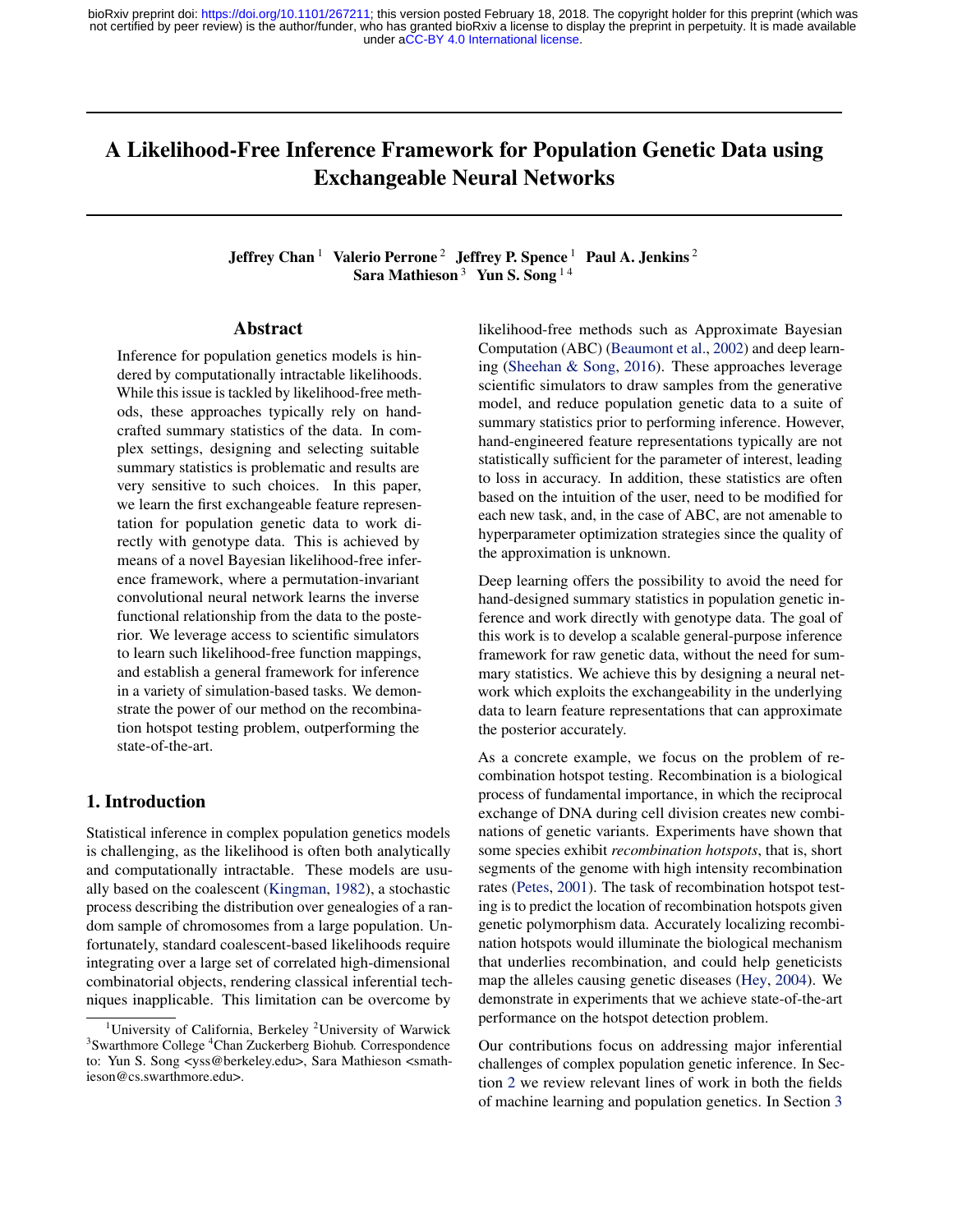#### A Likelihood-Free Inference Framework for Population Genetic Data using Exchangeable Neural Networks

<span id="page-1-0"></span>we propose a scalable Bayesian likelihood-free inference framework for exchangeable data, which may be broadly applicable to many population genetic problems as well as more general simulator-based machine learning tasks. The application to population genetics is detailed in Section [4.](#page-4-0) In particular, we show how this allows for direct inference on the raw population genetic data, bypassing the need for *ad hoc* summary statistics. In Section [5](#page-5-0) we run experiments to validate our method and demonstrate state-of-the-art performance in the hotspot detection problem.

# 2. Related Work

Likelihood-free methods like ABC have been widely employed in population genetics [\(Beaumont et al.,](#page-8-0) [2002;](#page-8-0) [Boitard et al.,](#page-8-0) [2016;](#page-8-0) [Wegmann et al.,](#page-10-0) [2009;](#page-10-0) [Sousa et al.,](#page-9-0) [2009\)](#page-9-0). In ABC the parameter of interest is simulated from its prior distribution, and data are subsequently simulated from the generative model and reduced to a pre-chosen set of summary statistics. These statistics are compared to the summary statistics of the real data, and the simulated parameter is weighted according to the similarity of the statistics to derive an empirical estimate of the posterior distribution. However, choosing summary statistics for ABC is challenging because there is a trade-off between loss of sufficiency and computational tractability. In addition, there is no direct way to evaluate the accuracy of the approximation.

Other likelihood-free approaches have emerged from the machine learning community and have been applied to population genetics, such as support vector machines (SVMs) [\(Schrider & Kern,](#page-9-0) [2015;](#page-9-0) [Pavlidis et al.,](#page-9-0) [2010\)](#page-9-0), single-layer neural networks [\(Blum & François,](#page-8-0) [2010\)](#page-8-0), and deep learning [\(Sheehan & Song,](#page-9-0) [2016\)](#page-9-0). The connection between likelihood-free Bayesian inference and neural networks has also been studied previously by [Jiang et al.](#page-9-0) [\(2015\)](#page-9-0) and [Papa](#page-9-0)[makarios & Murray](#page-9-0) [\(2016\)](#page-9-0). An attractive property of these methods is that, unlike ABC, they can be applied to multiple datasets without repeating the training process, which is commonly referred to as amortized inference. However, current practice in population genetics collapses the data to a set of summary statistics before passing it through the machine learning models. Therefore, the performance still rests on the ability to laboriously hand-engineer informative statistics, and must be repeated from scratch for each new problem setting.

The inferential accuracy and scalability of these methods can be improved by exploiting symmetries in the input data. Permutation-invariant models have been previously studied in machine learning for SVMs [\(Shivaswamy & Jebara,](#page-9-0) [2006\)](#page-9-0) and, recently, gained a surge of interest in the deep learning literature. Recent work on designing architectures for exchangeable data include [Ravanbakhsh et al.](#page-9-0) [\(2016\)](#page-9-0), [Guttenberg et al.](#page-9-0) [\(2016\)](#page-9-0), and [Zaheer et al.](#page-10-0) [\(2017\)](#page-10-0), which

exploit parameter sharing to encode invariances. To our knowledge, no prior work has been done on learning feature representations for exchangeable population genetic data.

We demonstrate these ideas on the problem of recombination hotspot testing. To this end, several methods have been developed [\(Fearnhead,](#page-8-0) [2006;](#page-8-0) [Li et al.,](#page-9-0) [2006;](#page-9-0) [Wang &](#page-10-0) [Rannala,](#page-10-0) [2009\)](#page-10-0). However, none of these are scalable to the whole genome, with the exception of LDhot [\(Auton et al.,](#page-8-0) [2014;](#page-8-0) [Wall & Stevison,](#page-10-0) [2016\)](#page-10-0), so we limit our comparison to this latter method. LDhot relies on a composite likelihood, which can be seen as an approximate likelihood for summaries of the data. It can be computed only for a restricted set of models (i.e., an unstructured population with piecewise constant population size), is unable to capture dependencies beyond those summaries, and scales at least cubically with the number of DNA sequences. The method we propose in this paper scales linearly in the number of sequences while using raw genetic data directly.

# 3. Methodology

In this section we propose a flexible framework to address the shortcomings of current likelihood-free methods. Although motivated by population genetics, we first lay out the ideas that generalize beyond this application. We describe the exchangeable representation in Section 3.1 and the training algorithm in Section [3.2,](#page-2-0) which are combined into a general likelihood-free inference framework in Section [3.3.](#page-3-0) The statistical properties of the method are studied in Section [3.4.](#page-3-0)

#### 3.1. Feature Representation for Exchangeable Data

Population genetic datapoints  $x^{(i)}$  typically take the form of a binary matrix, where rows correspond to individuals and columns indicate the presence of a Single Nucleotide Polymorphism (SNP), namely a nucleotide variation at a given location of the DNA. For unstructured populations the order of individuals carries no information, hence the rows are exchangeable. More generally, given data  $\mathbf{X} = (\mathbf{x}^{(1)}, \dots, \mathbf{x}^{(N)})$  where  $\mathbf{x}^{(i)} \in \mathbb{R}^{n \times d}$ and  $\mathbf{x}^{(i)} := (x_1^{(i)}, \dots, x_n^{(i)}) \sim \mathbb{P}(\mathbf{x} \mid \theta^{(i)})$ , we call X *exchangeably-structured* if, for every i,

$$
\mathbb{P}\Big(x_1^{(i)},\ldots,x_n^{(i)}\mid\theta^{(i)}\Big)=\mathbb{P}\Big(x_{\sigma(1)}^{(i)},\ldots,x_{\sigma(n)}^{(i)}\mid\theta^{(i)}\Big),\,
$$

for all permutations  $\sigma$  of the indices  $\{1, \ldots, n\}$ .

To obtain an exchangeable feature representation of genotype data, we proceed as follows. Let  $\Phi : \mathbb{R}^d \to \mathbb{R}^{d_1}$ be a feature mapping. We apply a symmetric function  $g: \mathbb{R}^{n \times d_1} \to \mathbb{R}^{\overline{d_2}}$  to the feature mapped datapoint to obtain  $g\bigl(\Phi(x_1^{(i)}),\ldots,\Phi(x_n^{(i)})\bigr)$ , a feature representation of the exchangeably-structured data. This representation is very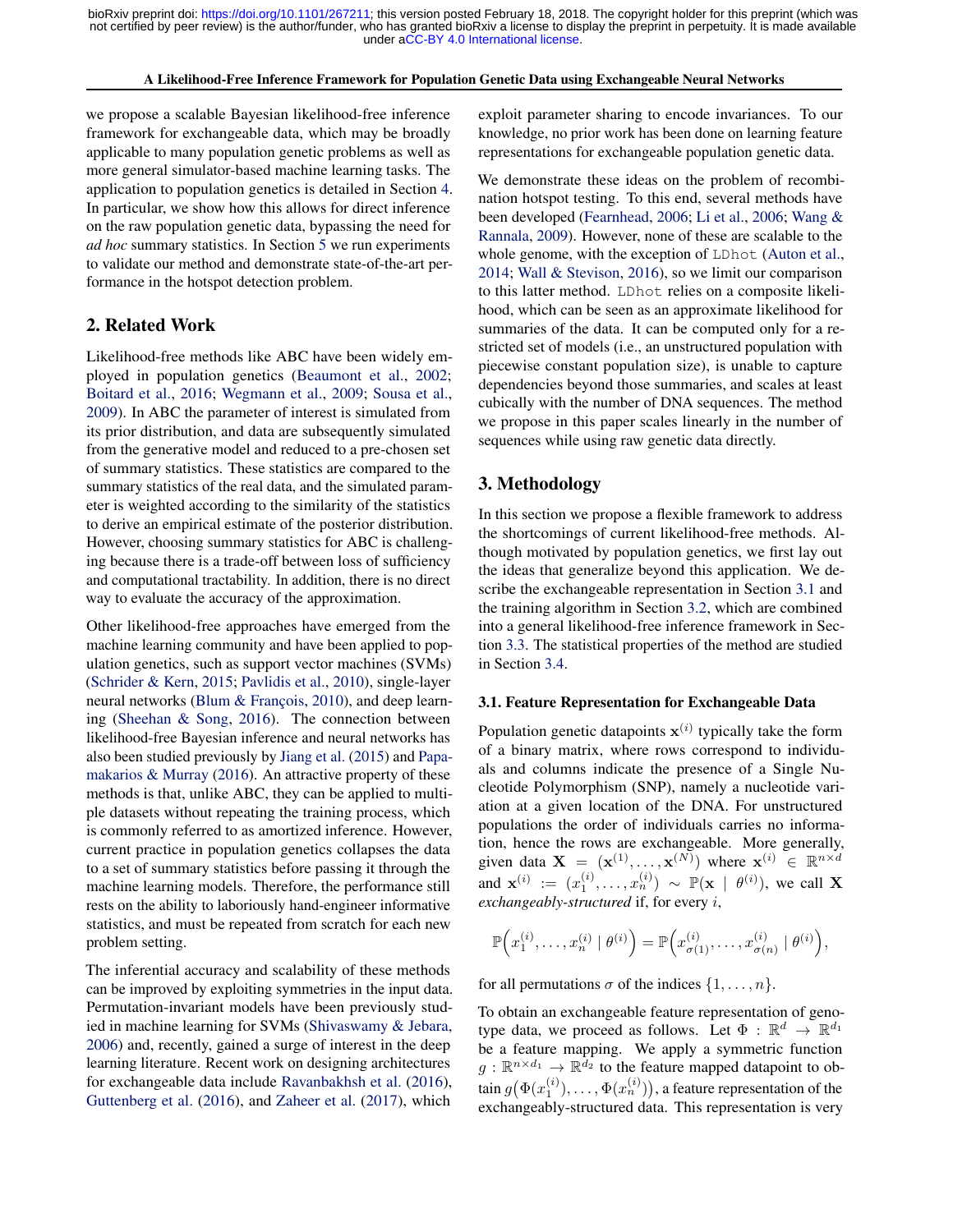#### A Likelihood-Free Inference Framework for Population Genetic Data using Exchangeable Neural Networks

<span id="page-2-0"></span>general and can be adapted to various machine learning settings. For example, Φ could be some *a priori* fixed feature mapping (e.g. a kernel or summary statistics) in which case  $g$  should be chosen such that the resulting feature representation remains informative. More commonly, the mapping  $\Phi$  needs to be learned (such as in kernel logistic regression or a deep neural network), hence we choose some fixed g such that subgradients can be backpropagated through g to  $\Phi$ . Some examples of such a function g include the element-wise sum, element-wise max, lexicographical sort, or higher-order moments. Throughout the paper, we choose to parameterize  $\Phi$  with a neural network and choose  $q$  to be the element-wise max function, such that  $g_j = \max (\Phi(x_1^{(i)})_j, \dots, \Phi(x_n^{(i)})_j)$ . A variant of this representation is proposed by [Ravanbakhsh et al.](#page-9-0) [\(2016\)](#page-9-0) and [Zaheer et al.](#page-10-0) [\(2017\)](#page-10-0).

This embedding of exchangeably-structured data into a vector space is suitable for many tasks such as regression or clustering. We focus on inference in which the objective is to learn the function  $f : \mathbb{R}^{n \times d} \to \mathcal{P}_{\Theta}$ , where  $\Theta$  is the space of all parameters  $\theta$  and  $\mathcal P$  is the space of all probability distributions on Θ. Endowed with our exchangeable feature representation, a function  $h : \mathbb{R}^{d_2} \to \overline{\mathcal{P}}_{\Theta}$ can be composed with our symmetric mapping to get  $f := (h \circ g) \big( \Phi(x_1^{(i)}), \dots, \Phi(x_n^{(i)}) \big)$ . For simplicity, throughout the rest of the paper we focus on binary classification where  $\theta \in \{0, 1\}$ , so that  $\mathcal{P}_{\theta}$  can be parameterized by  $\mathbb{P}(\theta = 1 \mid \mathbf{x}^{(i)}, \phi)$ , where  $\phi$  are nuisance parameters and h is parameterized as a neural network such that both  $h$  and  $\Phi$ can be learned via backpropagation with a cross entropy loss. Specifically, we will apply this construction to infer the presence of recombination hotspots, indicated by the parameter θ. The posterior  $\mathbb{P}(\theta = 1 | \mathbf{x}^{(i)}, \phi)$  is estimated by a soft max application so that the output is defined on  $[0, 1]$ . This exchangeable representation has many advantages. While it could be argued that flexible machine learning models could learn the structured exchangeability of the data, encoding exchangeability explicitly allows for faster per-iteration computation and improved learning efficiency, since data augmentation for exchangeability scales as  $O(n!)$ . Enforcing exchangeability implicitly reduces the size of the input space from  $\mathbb{R}^{n \times d}$  to the quotient space  $\mathbb{R}^{n \times d}/S_n$ , where  $S_n$  is the symmetric group on n elements. A factorial reduction in input size leads to much more tractable inference for large n. In addition, choices of g where  $d_2$  is independent of  $n$  (e.g., element-wise operations with output dimension independent of  $n$ ) allows for a representation which is robust to differing number of exchangeable variables between train and test time. This property is particularly desirable to construct feature representations of fixed dimension even with missing data.

#### 3.2. Simulation-on-the-fly

In statistical decision theory, the Bayes risk for prior  $\pi(\theta)$  is defined as  $R^*_{\pi} = \inf_{T} \mathbb{E}_{\mathbf{x}} \mathbb{E}_{\theta \sim \pi}[l(\theta, T(\mathbf{x})],$  with l being the loss function and  $T$  an estimator. The excess risk over the Bayes risk resulting from an algorithm A with model class  $F$  can be decomposed as

$$
R_{\pi}(\tilde{f}_A) - R_{\pi}^* = \underbrace{\left(R_{\pi}(\tilde{f}_A) - R_{\pi}(\hat{f})\right)}_{\text{optimization error}}
$$
  
+ 
$$
\underbrace{\left(R_{\pi}(\hat{f}) - \inf_{f \in \mathcal{F}} R_{\pi}(f)\right)}_{\text{estimation error}} + \underbrace{\left(\inf_{f \in \mathcal{F}} R_{\pi}(f) - R_{\pi}^*\right)}_{\text{approximation error}},
$$

where  $\hat{f}_A$  and  $\hat{f}$  are the function obtained via algorithm A and the empirical risk minimizer, respectively. The terms on the right hand side are referred to as the optimization, estimation, and approximation errors, respectively. Often the goal of statistical decision theory is to minimize the excess risk, motivating algorithmic choices to control the three sources of error. For example, with supervised learning, overfitting is a result of large estimation error. Typically, for a sufficiently expressive neural network optimized via stochastic optimization techniques, the excess risk is dominated by optimization and estimation errors.

When we have access to scientific simulators, the amount of training data available is limited only by the amount of computational time available for simulation, so we propose simulating each training datapoint afresh such that there is exactly one epoch over the training data. We refer to this as *simulation-on-the-fly*. A similar setting is commonly used in the reinforcement learning literature, a key to recent success of deep reinforcement learning in applications such as games [\(Silver et al.,](#page-9-0) [2016;](#page-9-0) [2017\)](#page-9-0), though it is rarely utilized in supervised learning since access to simulators is usually unavailable. In this setting, the algorithm is run for many iterations until the estimation error is sufficiently small, eliminating the pitfalls of overfitting. With fixed training data, additional iterations after the first epoch are not guaranteed to further minimize the estimation error. Furthermore, simulation-on-the-fly guarantees  $R_{\pi}(\hat{f}) \approx$  $\inf_{f \in \mathcal{F}} R_{\pi}(f)$ , and given that  $\inf_{f \in \mathcal{F}} R_{\pi}(f) \approx R_{\pi}^*$  by the Universal Approximation Theorem [\(Cybenko,](#page-8-0) [1989\)](#page-8-0), we can conclude that  $R_{\pi}(\hat{f}) \approx R_{\pi}^{*}$ . The risk surface is much smoother than that for fixed training sets (shown empirically in Section [5\)](#page-5-0). This reduces the number of poor local minima and, consequently, the optimization error.

An alternative viewpoint of the simulation-on-the-fly paradigm from the lens of stochastic optimization is to compare the gradients of the two training procedures when  $A$  is restricted to first-order stochastic approximation algorithms. In order to make explicit the optimization algorithm at hand, we parameterize the model class F by  $w \in W$  such that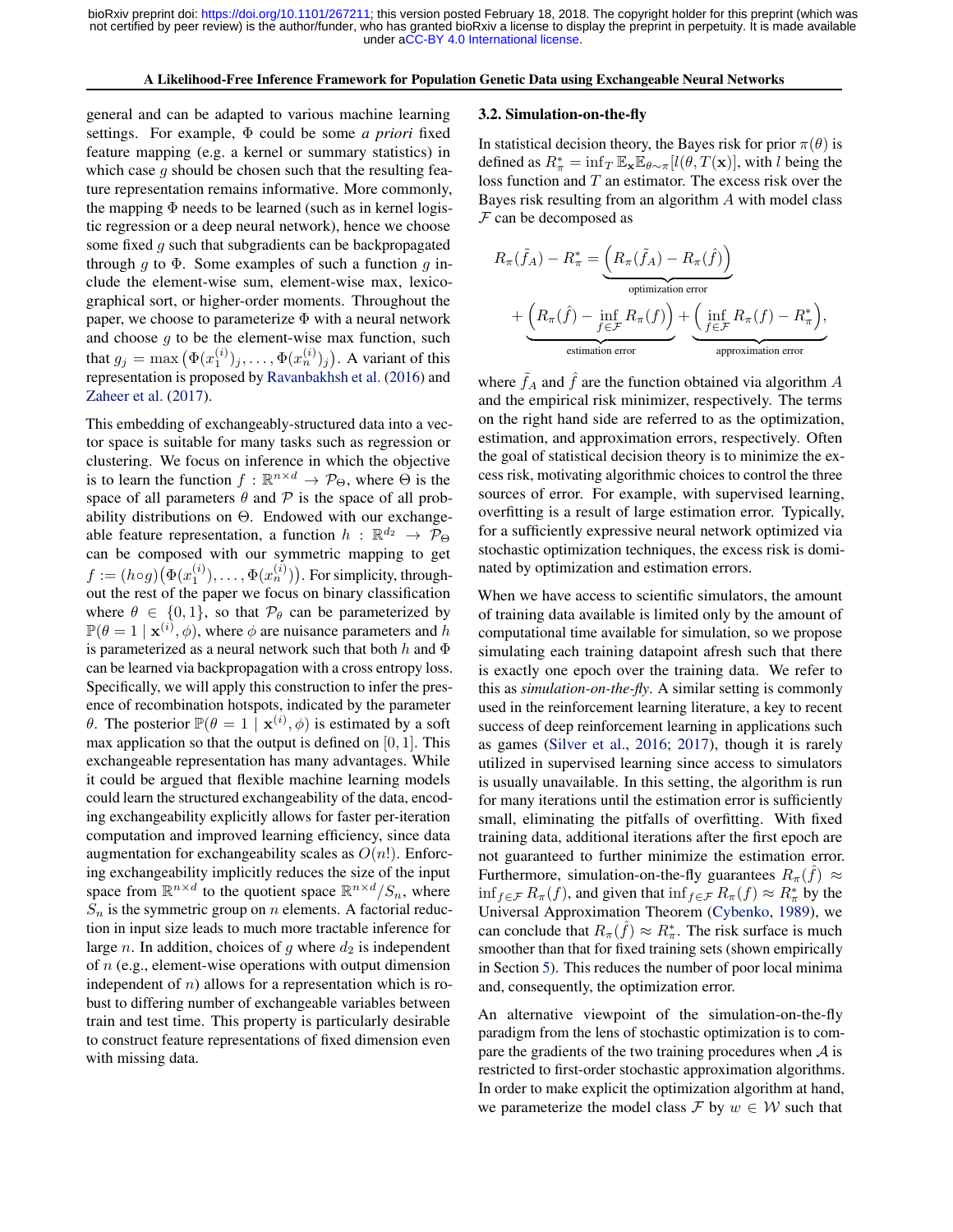#### A Likelihood-Free Inference Framework for Population Genetic Data using Exchangeable Neural Networks

<span id="page-3-0"></span> $f_w \in \mathcal{F}$  if and only if  $w \in \mathcal{W}$  where  $\mathcal{W}$  is the space of all possible neural network weights for a fixed architecture. Denote the empirical risk with respect to the prior  $\pi(\theta)$  as  $\hat{R}_{\pi}$ . In the simulation-on-the-fly regime, the  $t$ -th iteration approximates the gradient of the population risk  $\nabla_{w_t} R_{\pi}(f_{w_t})$ at  $w_t$  by the unbiased random vector

$$
g_{\text{sim}}(w_t) = \nabla_{w_t} R_\pi(f_{w_t}) + \xi_t, \tag{1}
$$

where  $\xi_t$  is a random vector such that  $\mathbb{E}(\xi_t) = 0$  and  $\mathbb{E}(\xi_t | \xi_t)$  $g_{\text{sim}}(w_1), \ldots, g_{\text{sim}}(w_{t-1})$  = 0. On the other hand, for the fixed training set regime, the  $t$ -th iteration of the algorithm approximates the empirical risk gradient  $\nabla_{w_t} \hat{R}_{\pi}(f_{w_t})$  at  $w_t$  by the unbiased random vector

$$
g_{\text{fixed}}(w_t) = \nabla_{w_t} \hat{R}_{\pi}(f_{w_t}) + \xi_t,
$$
 (2)

where once again  $\mathbb{E}(\xi_t) = 0$  and  $\mathbb{E}(\xi_t)$  $g_{\text{fixed}}(w_1), \ldots, g_{\text{fixed}}(w_{t-1}) = 0$ . A key point is that while  $g_{\text{fixed}}(w_t)$  is unbiased with respect to  $\nabla_{w_t} \hat{R}_{\pi}(f_{w_t}),$ it is biased with respect to  $\nabla_{w_t} R_{\pi}(f_{w_t})$ . Using the formulation in (2), the fixed training data setting performs stochastic optimization on the empirical risk  $\hat{R}_{\pi}$  and converges to the empirical Bayes risk  $\hat{R}^*_{\pi}$  for decaying learning rate and suitably expressive  $F$ . On the other hand, simulation-on-the-fly in (1) performs stochastic optimization directly on the population Bayes risk  $R_\pi$ , circumventing the bias incurred from using the empirical Bayes risk as a proxy for the population Bayes risk.

#### 3.3. Likelihood-Free Inference Framework

With an exchangeable feature representation and an optimization procedure in hand, we can now combine these ingredients into an inference scheme. Let  $x, \theta, \phi$ , and  $\gamma$  be the observed data, the latent parameter of interest, the nuisance parameters, and the prior hyperparameters, respectively. The latent parameter  $\theta$  can be inferred by drawing samples from the prior distribution  $\theta^{(i)}$ ,  $\phi^{(i)} \sim \pi(\theta, \phi \mid \gamma)$  and from the density  $\mathbf{x}^{(i)} \sim P(\mathbf{x} \mid \theta^{(i)}, \gamma, \phi^{(i)})$ , while stochastic optimization under the simulation-on-the-fly paradigm fits  $\tilde{f}_A(\mathbf{x}^{(i)})$  to  $\theta^{(i)}$  in an online manner.

This Bayesian inference framework marginalizes over the uncertainty of the nuisance parameters. As neural networks have been empirically shown to interpolate well between examples, we recommend choosing a diffuse prior, which makes our trained model robust to model misspecification.

Another question about utilizing machine learning models for Bayesian inference is the calibration of the posteriors, since neural networks have been empirically shown to be overconfident in their predictions. [Guo et al.](#page-9-0) [\(2017\)](#page-9-0) showed that common deep learning practices cause neural networks to poorly represent aleatoric uncertainty, namely the uncertainty due to the noise inherent in the observations. These calibration issues are a byproduct of the fixed training set

regime but do not apply to simulation-on-the-fly. The softmax probabilities are calibrated for a correctly specified model under simulation-on-the-fly, since for a sufficiently expressive neural network the minimizer approximates the true posterior. However, under large model misspecification, softmax probabilities should not directly be used as posteriors since they do not properly quantify epistemic uncertainty (uncertainty in the model) as they may overconfidently classify outliers dissimilar to the training set. For recombination hotspot testing, we found that the summary statistics from the 1000 Genomes dataset [\(1000 Genomes](#page-8-0) [Project Consortium,](#page-8-0) [2015\)](#page-8-0) were similar to the summary statistics of the simulated data, so for simplicity we use the softmax probabilities as the posterior.

#### 3.4. Statistical Properties

Our deep learning method exhibits similar asymptotic properties to those of ABC, with additional guarantees for nonobserved values of x.

In the simulation-on-the-fly setting, convergence to a global minimum implies that a sufficiently large neural network architecture represents the true posterior within  $\epsilon$ -error in the following sense: for any fixed error  $\epsilon$ , there exist  $H_0$  and  $N_0$  such that the trained neural network produces a posterior which satisfies

$$
\min_{\mathbf{w}} \mathbb{E}_{\mathbf{x}} \Big[ KL \Big( \mathbb{P}(\theta \mid \mathbf{x}) \parallel \mathbb{P}_{DL}^{(N)}(\theta \mid \mathbf{x}; \mathbf{w}) \Big) \Big] < \epsilon, \quad (3)
$$

for all  $H > H_0$  and  $N > N_0$ , where H is the minimum number of hidden units across all neural network layers,  $w$  the weights parameterizing the network, and  $KL$  the Kullback–Leibler divergence between the population risk and the neural network. Then the following proposition holds.

**Proposition 1.** *For all* **x**,  $H > H_0$ *, and*  $N > N_0$  *and for any fixed error*  $\delta > 0$ *,* 

$$
KL\Big(\mathbb{P}(\theta \mid \mathbf{x}) \parallel \mathbb{P}_{DL}^{(N)}(\theta \mid \mathbf{x}; \mathbf{w}^*)\Big) < \delta \tag{4}
$$

*with probability at least*  $1 - \frac{ε}{\delta}$ *, where* **w**<sup>\*</sup> *is the minimizer of* (3)*.*

We can get stronger guarantees in the discrete setting common to population genetic data.

Corollary 1. *Under the same conditions, if* x *is discrete and*  $\mathbb{P}(\mathbf{x}) > 0$  *for all* **x***, the KL divergence appearing in* (4) *converges to 0 as H, N*  $\rightarrow \infty$  *uniformly for all* **x**.

The proofs are given in the Appendix. Note that it is computationally infeasible to train a neural network such that  $H \to \infty$ . Instead, we restrict the number of units to some fixed constant  $H$  inducing a model class over learnable functions  $\mathcal{F}_H$ . Our training procedure in the asymptotic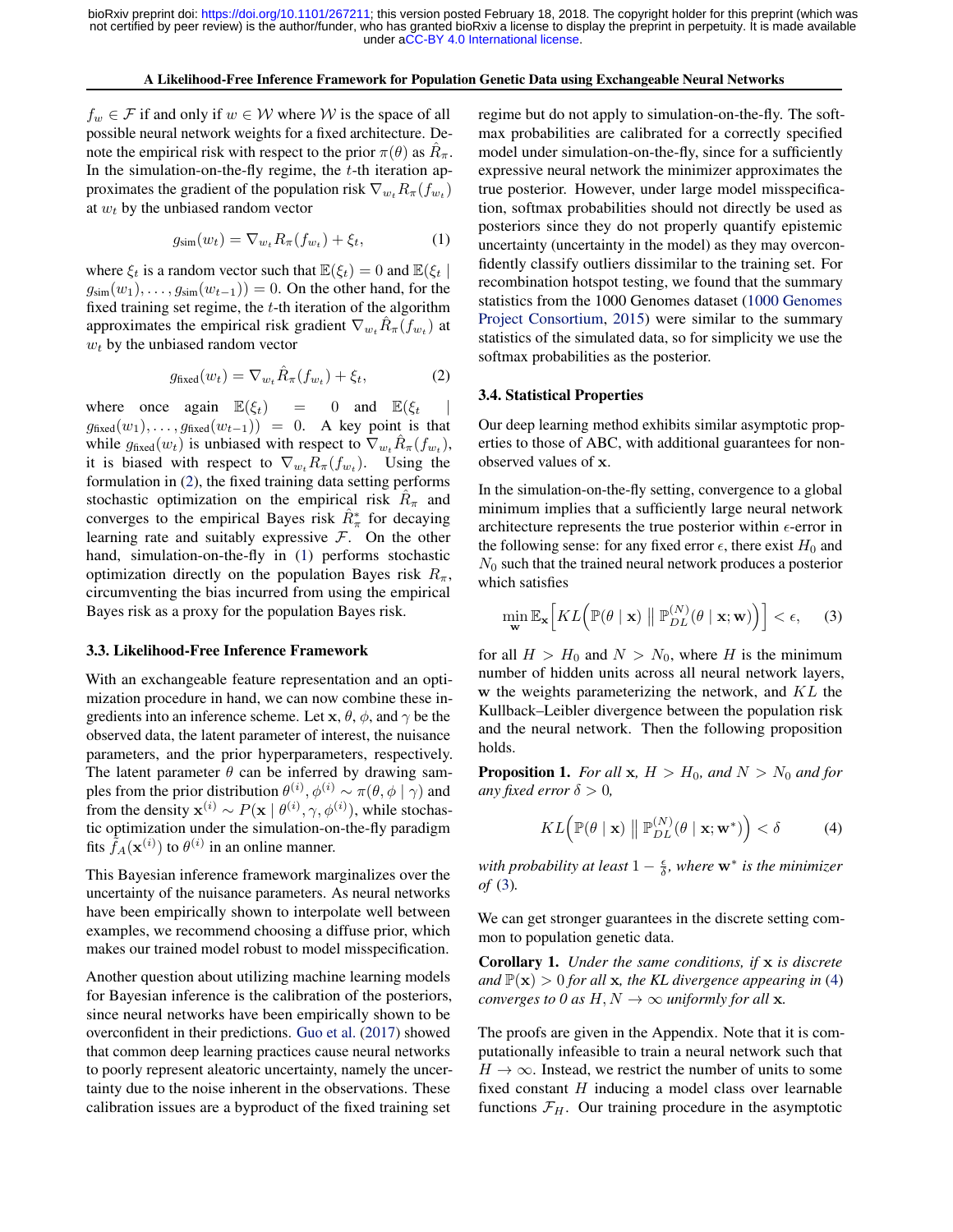#### A Likelihood-Free Inference Framework for Population Genetic Data using Exchangeable Neural Networks

<span id="page-4-0"></span>regime for fixed  $H$  minimizes the objective function in  $(3)$ as  $N \to \infty$ . Similarly, under the finite sample regime, the training procedure directly minimizes the projected population risk for the restricted model class. An important property of neural networks with a finite number of hidden units is that this restricted model class is quite large and has been empirically shown to approximate many functions well, so finite  $H$  only introduces minimal error. Furthermore, deep learning has been empirically shown to converge in only a few thousand iterations for many real-world high-dimensional datasets [\(Zhang et al.,](#page-10-0) [2016\)](#page-10-0), hence  $N$  need not approach infinity to obtain a good approximation of the posterior. We later confirm this finding experimentally. Hyperparameter optimization in neural networks can be performed by comparing the relative loss of the neural network under a variety of optimization and architecture settings. On the other hand, ABC has no such theoretical or empirical results in the finite sample regime outside of toy examples in which the likelihood can be approximated, and it has been shown empirically that the iteration complexity scales exponentially in the dimension of the summary statistics due to the curse of dimensionality.

We now show that our neural network learns statistics which are asymptotically sufficient. While several variants of sufficiency in the Bayesian context have been defined in the literature [\(Kolmogoroff,](#page-9-0) [1942;](#page-9-0) Furmańczyki & Niemiro, [1998\)](#page-8-0) we focus on the following.

**Definition 1.** A statistic  $T(x)$  is called *prior-dependent Bayes sufficient* if for a parameter  $\theta$  and fixed prior  $\pi(\theta)$ , the posterior satisfies, for all  $\theta$  and x,

$$
\mathbb{P}_{\pi}(\theta \mid x) = \mathbb{P}_{\pi}(\theta \mid T(x)).
$$

Proposition 2. *Each layer of the neural network trained via the likelihood-free framework is prior-dependent Bayes sufficient with respect to*  $\pi(\theta)$  *as*  $H \to \infty$  *and assuming the optimization for each* H *converges to the global minimum.*

This is proved in the Appendix. The sufficiency of the exchangeable feature representation ensures that no inferential accuracy has been sacrificed while reducing the data to an exchangeable feature representation. Each layer of the neural network is sufficient, allowing this representation to be used for other tasks. While this notion of sufficiency does not cover a finite architecture, it allows us to compare against the asymptotic results of ABC. More details on the properties of ABC are given in the Appendix.

Another desirable property is having unbiased uncertainty estimates, namely posterior calibration. [Fearnhead & Pran](#page-8-0)[gle](#page-8-0) [\(2012\)](#page-8-0) note that ABC is asymptotically calibrated as its kernel bandwidth goes to 0, but not calibrated in general. Similarly, our deep learning procedure is calibrated as the number of hidden units  $H \to \infty$ . While neural networks are difficult to analyze in fixed architecture settings with

nonconvex loss surfaces, we empirically find that our neural network is calibrated in Section [5.](#page-5-0)

# 4. Population Genetics Application

The framework we established overcomes many challenges posed by population genetic inference. In this setting, each observation x is encoded as follows. Let  $x_S$  be the binary  $n \times d$  allele matrix with 0 and 1 as the major and minor alleles respectively, where  $n$  is the number of individuals and d is the number of SNPs. Let  $x_D$  be the  $n \times d$  matrix storing the distances between neighboring SNPs, so each row of  $x_D$  is identical and the rightmost distance is set to 0. Define x as the  $n \times d \times 2$  tensor obtained by stacking  $x_S$ and  $x_D$ . To improve the conditioning of the optimization problem, the distances are normalized such that they are on the order of  $[0, 1]$ . As mentioned in Section [3.1,](#page-1-0) this is an instance of exchangeably-structure data.

The standard generative model for such data is the coalescent, a stochastic process describing the distribution over genealogies relating samples from a population of individuals. The coalescent with recombination [\(Griffiths,](#page-9-0) [1981;](#page-9-0) [Hudson,](#page-9-0) [1983\)](#page-9-0) extends this model to describe the joint distribution of genealogies along the chromosome. The recombination rate between two DNA locations tunes the correlation between their corresponding genealogies. Population genetic data derived from the coalescent obeys translation invariance along a sequence conditioned on local recombination and mutation rates also obeying translation invariance. In order to take full advantage of parameter sharing, our chosen architecture is given by a convolutional neural network with tied weights for each row preceding the exchangeable layer, which is in turn followed by a fully connected neural network. We choose  $q$  as the element-wise max, and the architecture is depicted in Figure [1.](#page-5-0)

#### 4.1. Recombination Hotspot Testing

Recombination hotspots are short regions of the genome  $(\approx 2 \text{ kb}$  in humans) with high recombination rate relative to the background recombination rate. To apply our framework to the hotspot detection problem, we define the overall graphical model in Figure [2.](#page-5-0) Denote  $w$  as a small window (typically  $\langle 25 \text{ kb} \rangle$  of the genome such that  $X_w$  is the population genetic data in that window, and  $X_{-w}$  is the rest. Similarly, let  $\rho_w$  and  $\rho_{-w}$  be the recombination map in the window and outside of the window, respectively. Let  $q$  be the the relative proportion of the sample possessing each mutation,  $\eta$  the population size function  $\theta$  the mutation rate, and  $h$  the indicator function for whether the window defines a hotspot. While  $\rho_w$  and  $\rho_{-w}$  have a weak dependence (dashed line) on  $X_{-w}$  and  $X_w$  respectively, this dependence decreases rapidly and is ignored for simplicity. Similarly, conditioned on q,  $\eta$  is only weakly dependent on  $X_w$ . The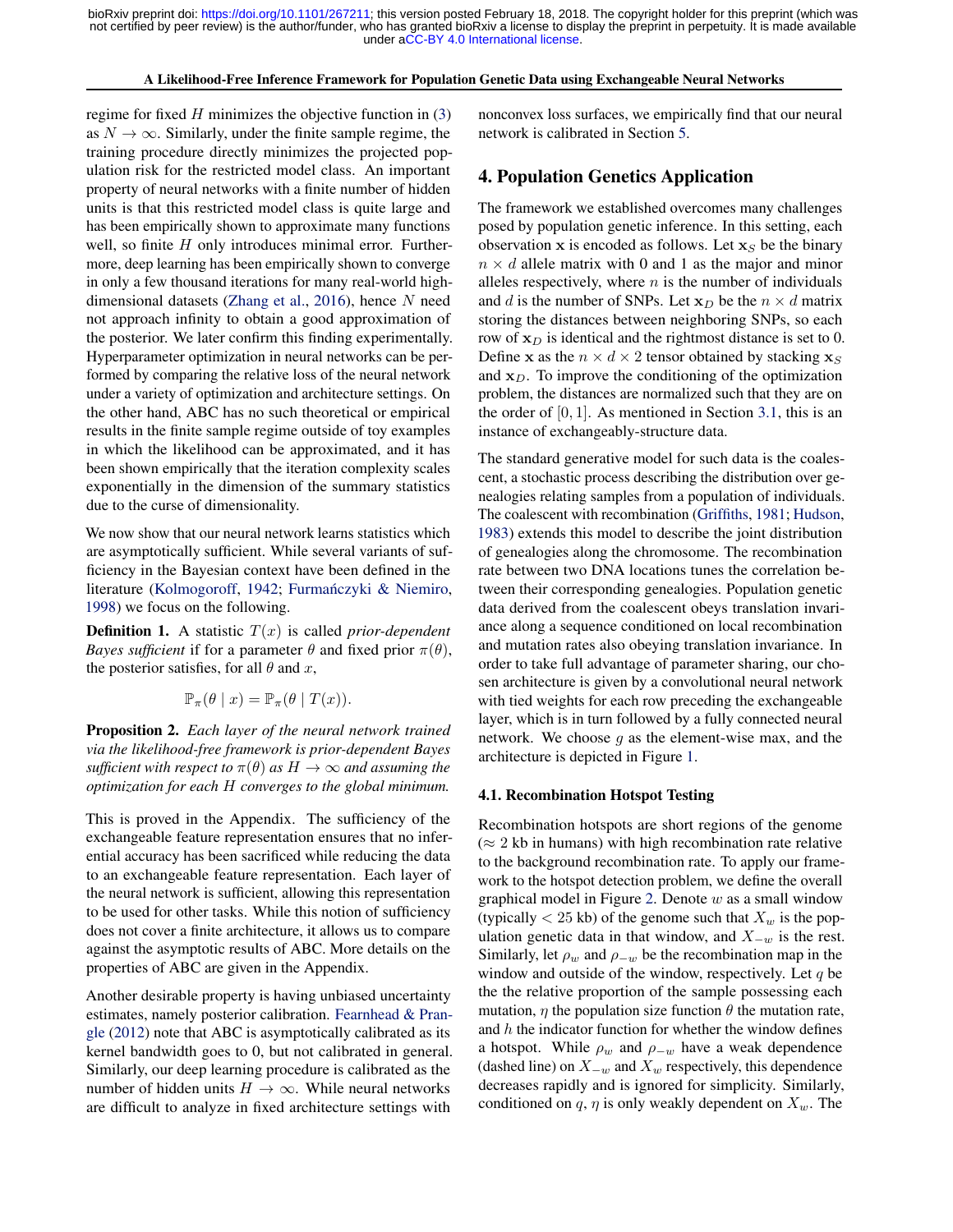

<span id="page-5-0"></span>

Figure 1. A cartoon schematic of the exchangeable architecture for population genetics.



Figure 2. Graphical model of recombination hotspot inference:  $\theta$ is the mutation rate,  $\eta$  the population size function, q the relative proportion of the sample possessing each mutation,  $\rho_{-w}$  the recombination rate function outside of the window,  $\rho_w$  the recombination rate function inside the window,  $h$  whether the window is a hotspot,  $X_{-w}$  the population genetic data outside of the window, and  $X_w$  the data inside the window. The dashed line signifies that, conditioned on  $q$ ,  $\eta$  is weakly dependent on  $X_w$  for suitably small w, and  $\rho_{-w}$  and  $\rho_w$  are only weakly dependent on  $X_w$  and  $X_{-w}$ .

shaded nodes represent the observed variables.

We define our prior as follows. We sample the hotspot indicator variable  $h \sim$  Bernoulli(0.5) and the local recombination maps  $\rho_w \sim \hat{P}(\rho_w \mid h)$  from the released fine-scale recombination maps of HapMap [\(Gibbs et al.,](#page-8-0) [2003\)](#page-8-0). In addition, the demography is inferred via SMC++ [\(Terhorst](#page-9-0) [et al.,](#page-9-0) [2017\)](#page-9-0) and fixed in an empirical Bayes style throughout training for simplicity. The human mutation rate is fixed to that experimentally found in [Kong et al.](#page-9-0) [\(2012\)](#page-9-0). Since SMC++ is robust to changes in any small fixed window, inferring  $\hat{\eta}$  from X has minimal dependence on  $\rho_w$ .

To test for recombination hotspots, first simulate a batch of h and  $\rho_w$  from the prior, and  $X_w$  from msprime [\(Kelleher](#page-9-0) [et al.,](#page-9-0) [2016\)](#page-9-0). Then, feed a batch of training examples into the network. Repeat until convergence or for a fixed number of iterations. At test time, slide along the genome to infer posteriors over h.

# 5. Experiments

In this section, we study the accuracy of our framework to test for recombination hotspots. As very few hotspots have been experimentally validated, we primarily evaluate our method on simulated data, with parameters set to match a human-like setting. The presence of ground truth allows us to benchmark our method and compare against LDhot. Unless otherwise specified, for all experiments we use the mutation rate,  $\mu = 1.1 \times 10^{-8}$  per generation per nucleotide, convolution patch length of 5 SNPs, 32 and 64 convolution filters for the first two convolution layers, 128 hidden units for both fully connected layers, and 20- SNP length windows. The experiments comparing against LDhot used sample size  $n = 64$  to construct lookup tables for LDhot quickly. All other experiments use  $n = 198$ , matching the size of the CEU population (i.e., Utah Residents with Northern and Western European ancestry) in the 1000 Genomes dataset. All simulations were performed using msprime [\(Kelleher et al.,](#page-9-0) [2016\)](#page-9-0). Gradient updates were performed using Adam [\(Kingma & Ba,](#page-9-0) [2014\)](#page-9-0) with learning rate  $1 \times 10^{-3} \times 0.9^{b/10000}$ , *b* being the batch count.

#### 5.1. Evaluation of Exchangeable Representation

We compare the behavior of an explicitly exchangeable architecture to a nonexchangeable architecture that takes 2D convolutions with varying patch heights. The accuracy under human-like population genetic parameters with varying 2D patch heights is shown in Figure [3.](#page-6-0) Since each training point is simulated on-the-fly, data augmentation is performed implicitly in the nonexchangeable version without having to explicitly permute the rows of each training point. As expected, directly encoding the permutation invariance leads to more efficient training and higher accuracy while also benefiting from a faster per-batch computation time. Furthermore, the slight accuracy decrease when increasing the patch height confirms the difficulty of learning permutation invariance as  $n$  grows. Another advantage of exchangeable architectures is the robustness to the number of individuals at test time. As shown in Figure [4,](#page-6-0) the accuracy remains robust during test time for sample sizes roughly  $0.5-4\times$  the train sample size.

#### 5.2. Evaluation of Simulation-on-the-fly

Next, we analyze the effect of simulation-on-the-fly in comparison to the standard fixed training set. A fixed training set size of 10000 was used and run for 20000 training batches and a test set of size 5000. For a network using simulation-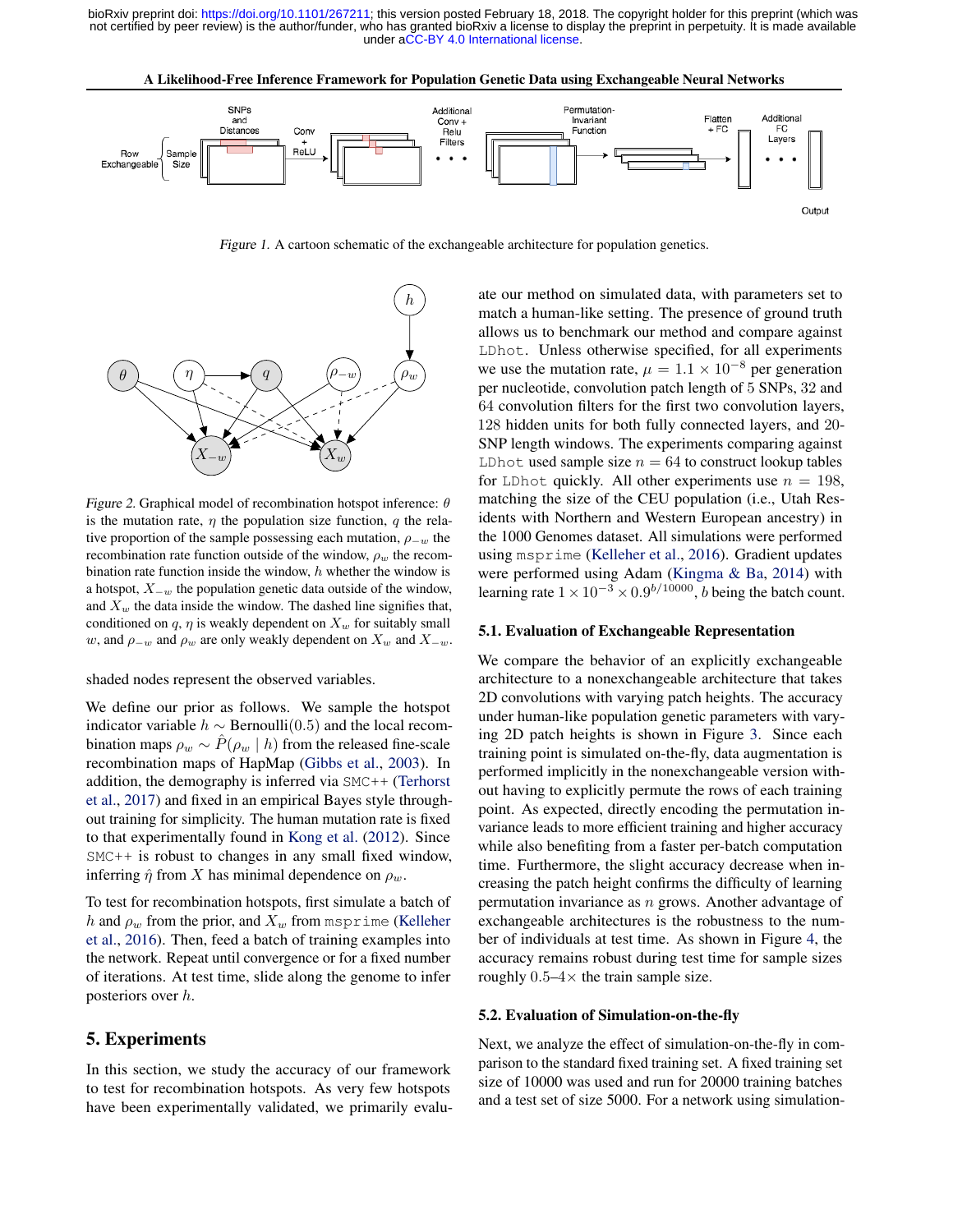A Likelihood-Free Inference Framework for Population Genetic Data using Exchangeable Neural Networks

<span id="page-6-0"></span>

Figure 3. Accuracy comparison between exchangeable vs nonexchangeable architectures.



Figure 4. Performance of changing the number of individuals at test time for varying training sample sizes.

on-the-fly, 20000 training batches were run and evaluated on the same test set. The weights were initialized with a fixed random seed in both settings with 20 replicates. Figure 5 shows that the fixed training set setting has both a higher bias and higher variance than simulation-on-the-fly. The bias can be attributed to the estimation error of a fixed training set in which the empirical risk surface is not a good approximation of the population risk surface. The variance can be attributed to an increase in the number of poor quality local optima in the fixed training set case.

We next investigated posterior calibration. This gives us a measure for whether there is any bias in the uncertainty estimates output by the neural network. We evaluated the calibration of simulation-on-the-fly against using a fixed training set of 10000 datapoints. The calibration curves were generated by evaluating 25000 datapoints at test time



Figure 5. Comparison between the test cross entropy of a fixed training set of size 10000 and simulation-on-the-fly.

and binning their posteriors, computing the fraction of true labels for each bin. A perfectly calibrated curve is the dashed black line shown in Figure [6.](#page-7-0) In accordance with the theory in Section [3.2,](#page-2-0) the simulation-on-the-fly is much better calibrated with an increasing number of training examples leading to a more well calibrated function. On the other hand, the fixed training procedure is poorly calibrated.

#### 5.3. Comparison to **LDhot**

We compared our method against LDhot in two settings: (i) sampling empirical recombination rates from the HapMap recombination map for CEU and YRI (i.e., Yoruba in Ibadan, Nigera) [\(Gibbs et al.,](#page-8-0) [2003\)](#page-8-0) to set the background recombination rate, and then using this background to simulate a flat recombination map with  $10 - 100 \times$  relative hotspot intensity, and (ii) sampling segments of the HapMap recombination map for CEU and YRI and classifying them as hotspot according to our definition, then simulating from the drawn variable map.

The ROC curves for both settings are shown in Figure [7.](#page-7-0) Under the bivariate empirical background prior regime where there is a flat background rate and flat hotspot, both methods performed quite well as shown on the top panel of Figure [7.](#page-7-0) We note that the slight performance decrease for YRI when using LDhot is likely due to hyperparameters that require tuning for each demography. This bivariate setting is the precise likelihood ratio test for which LDhot tests. However, as flat background rates and hotspots are not realistic, we sample windows from the HapMap recombination map and label them according to a more suitable hotspot definition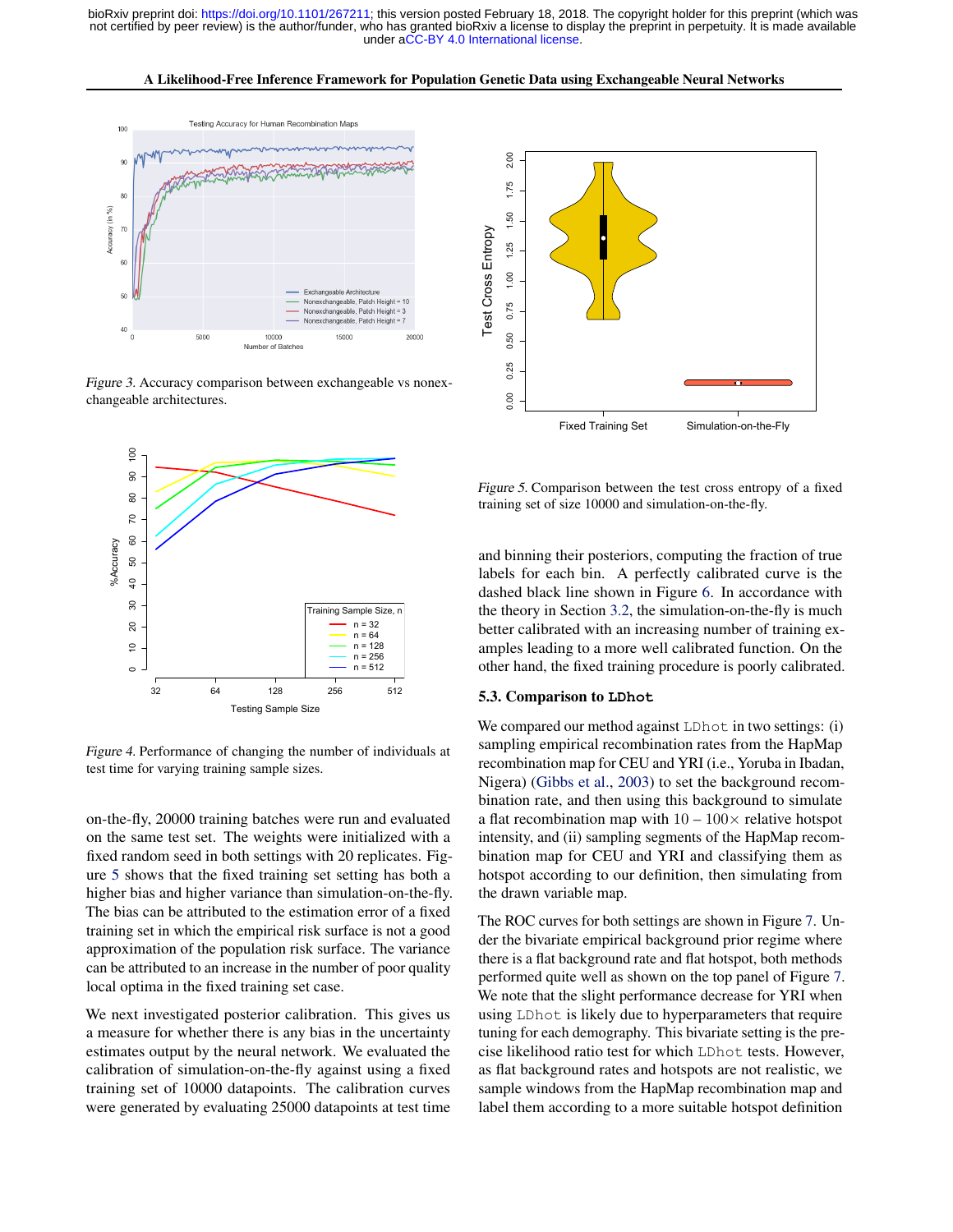A Likelihood-Free Inference Framework for Population Genetic Data using Exchangeable Neural Networks

<span id="page-7-0"></span>

Figure 6. Posterior calibration. The black line is a perfectly calibrated curve. The red and purple lines are calibration curves for simulation-on-the-fly after 20000 and 60000 iterations, while the blue and green lines for a fixed training set of 10000 points, for 20000 and 60000 training iterations.

that ensures locality and rules out neglectable recombination spikes (the details are given in the Appendix). The bottom panel of Figure 7 uses the same hotspot definition in the training and test regimes, and is strongly favorable towards the deep learning method. Under a sensible definition of recombination hotspots and realistic recombination maps, our method still performs well while LDhot performs almost randomly. We believe that the true performance of LDhot is somewhere between the first and second settings, with performance dominated by the deep learning method. Importantly, this improvement is achieved without access to any problem-specific summary statistics.

Our approach reached 90% accuracy in fewer than 2000 iterations, taking approximately 0.5 hours on a 64 core machine with the computational bottleneck due to the msprime simulation [\(Kelleher et al.,](#page-9-0) [2016\)](#page-9-0). For LDhot, the two-locus lookup table for variable demography using the LDpop fast approximation [\(Kamm et al.,](#page-9-0) [2016\)](#page-9-0) took 9.5 hours on a 64 core machine (downsampling  $n = 198$  from  $N = 256$ ). The lookup table has a computational complexity of  $O(N^3)$ while per-iteration training of the neural network scales as  $O(n)$ , allowing for much larger sample sizes.

### 6. Discussion

We developed the first likelihood-free inference method for population genetics that does not rely on handcrafted summary statistics. To achieve this, we designed a family of neural networks that learn an exchangeable representation of genotype data, which is in turn mapped to the posterior distribution over the parameter of interest. State-of-the-art accuracy was demonstrated on the challenging problem of recombination hotspot testing. Furthermore, we analyzed



Figure 7. The black line represents a random classifier. (Top) ROC curve in the CEU and YRI setting for the deep learning and LDhot method. (Bottom) Windows of the HapMap recombination map drawn based on whether they matched up with our hotspot definition. The blue and green line coincide almost exactly.

and developed general-purpose machine learning methods that can leverage scientific simulators to improve over preexisting likelihood-free inference schemes.

The theoretical and empirical results of simulation-on-thefly illustrate the attractiveness of fields with model simulators as a testbed for new neural network methods. For instance, this approach allows the researcher to diagnose if regularization or convergence to poor local minima is affecting performance. We believe the simulator paradigm has a lot to offer to further understanding theoretical aspects of neural networks.

Quantifying uncertainty over a continuous parameter could be of interest in many other population genetic tasks, in which case softmax probabilities are inapplicable. Future work could adapt our method with ideas from the Bayesian neural networks literature to obtain posterior distributions over continuous parameters [\(Hernández-Lobato & Adams,](#page-9-0) [2015;](#page-9-0) [Blundell et al.,](#page-8-0) [2015;](#page-8-0) [Gal & Ghahramani,](#page-8-0) [2016;](#page-8-0) [Kingma et al.,](#page-9-0) [2015\)](#page-9-0).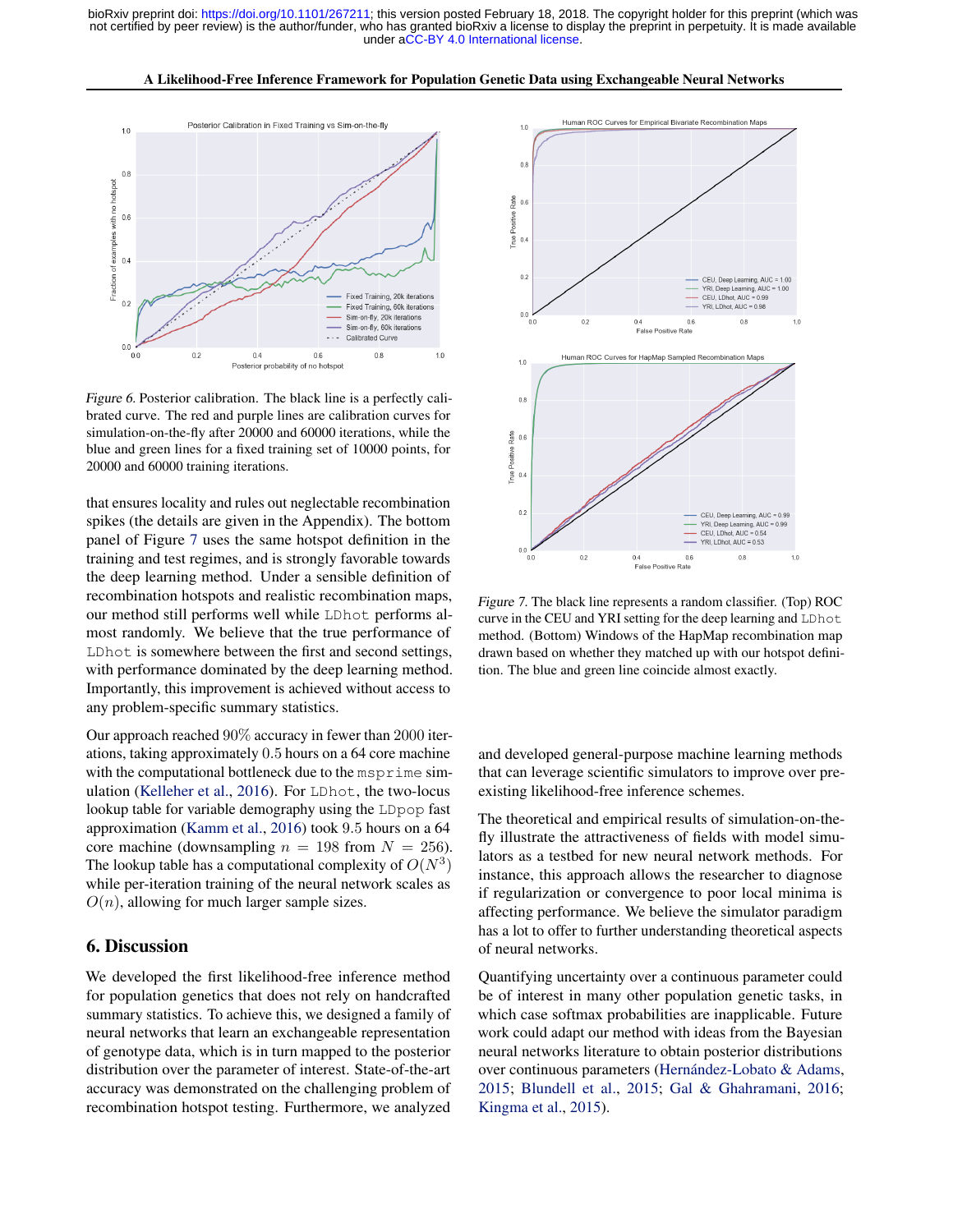#### A Likelihood-Free Inference Framework for Population Genetic Data using Exchangeable Neural Networks

#### <span id="page-8-0"></span>ACKNOWLEDGMENTS

We thank Ben Graham for helpful discussions. This research is supported in part by an NSF Graduate Research Fellowship (JC); EPSRC grants EP/L016710/1 (VP) and EP/L018497/1 (PJ); an NIH grant R01-GM094402 (JC, JPS, SM, and YSS); and a Packard Fellowship for Science and Engineering (YSS). YSS is a Chan Zuckerberg Biohub investigator.

#### References

- 1000 Genomes Project Consortium. A global reference for human genetic variation. *Nature*, 526(7571):68–74, 2015.
- Auton, A., Myers, S., and McVean, G. Identifying recombination hotspots using population genetic data. *arXiv: 1403.4264*, 2014.
- Beaumont, M. A., Zhang, W., and Balding, D. J. Approximate Bayesian computation in population genetics. *Genetics*, 162(4):2025–2035, 2002.
- Blum, MGB and François, O. Non-linear regression models for Approximate Bayesian Computation. *Statistics and Computing*, 20(1):63–73, 2010.
- Blundell, C., Cornebise, J., Kavukcuoglu, K., and Wierstra, D. Weight uncertainty in neural networks. In *International Conference on Machine Learning*, volume 37, pp. 1613–1622, Lille, France, 2015.
- Boitard, S., Rodríguez, W., Jay, F., Mona, S., and Austerlitz, F. Inferring population size history from large samples of genome-wide molecular data-an approximate bayesian computation approach. *PLoS genetics*, 12(3):e1005877, 2016.
- Cybenko, G. Approximation by superpositions of a sigmoidal function. *Mathematics of Control, Signals, and Systems (MCSS)*, 2(4):303–314, 1989.
- Fearnhead, P. SequenceLDhot: detecting recombination hotspots. *Bioinformatics*, 22:3061–3066, 2006.
- Fearnhead, P. and Prangle, D. Constructing summary statistics for approximate Bayesian computation: semiautomatic approximate Bayesian computation. *Journal of the Royal Statistical Society: Series B (Statistical Methodology)*, 74(3):419–474, 2012.
- Frazier, D. T., Martin, G. M., Robert, C. P., and Rousseau, J. Asymptotic properties of approximate bayesian computation. *arXiv:1607.06903*, 2016.
- Furmanczyki, K. and Niemiro, W. Sufficiency in bayesian ´ models. *Applicationes Mathematicae*, 25(1):113–120, 1998.
- Gal, Y. and Ghahramani, Z. Dropout as a Bayesian Approximation: Representing Model Uncertainty in Deep Learning. In *International Conference on Machine Learning*, volume 48, pp. 1050–1059, New York, New York, USA, 2016.
- Gibbs, R. A., Belmont, J. W., Hardenbol, P., Willis, T. D., Yu, F., Yang, H., Ch'ang, L.-Y., Huang, W., Liu, B., Shen, Y., et al. The international hapmap project. *Nature*, 426 (6968):789–796, 2003.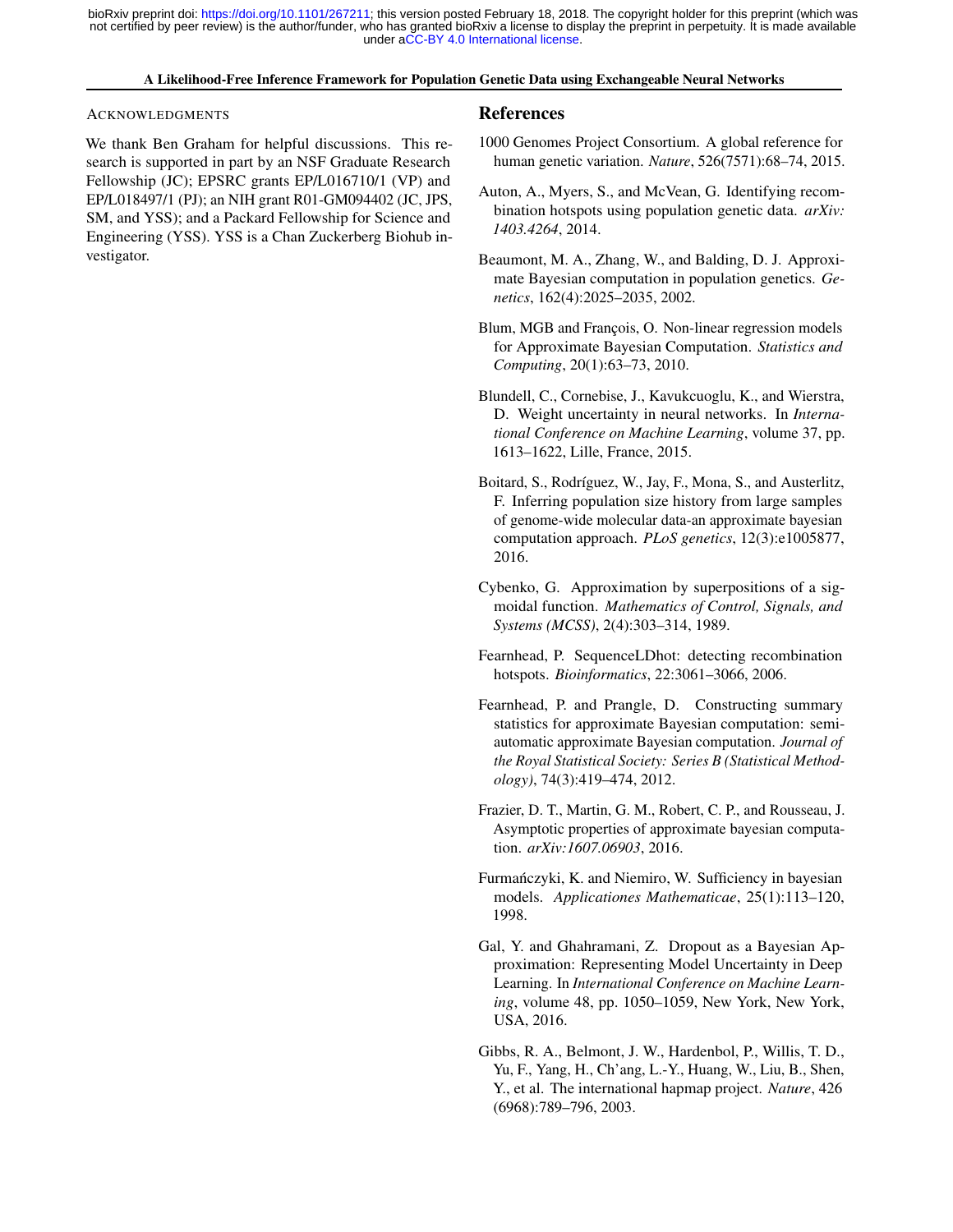#### A Likelihood-Free Inference Framework for Population Genetic Data using Exchangeable Neural Networks

- <span id="page-9-0"></span>Griffiths, R. C. Neutral two-locus multiple allele models with recombination. *Theoretical Population Biology*, 19 (2):169–186, 1981.
- Guo, C., Pleiss, G., Sun, Y., and Weinberger, K. Q. On calibration of modern neural networks. *arXiv:1706.04599*, 2017.
- Guttenberg, N., Virgo, N., Witkowski, O., Aoki, H., and Kanai, R. Permutation-equivariant neural networks applied to dynamics prediction. *arXiv:1612.04530*, 2016.
- Hernández-Lobato, J. M. and Adams, R. Probabilistic backpropagation for scalable learning of Bayesian neural networks. In *International Conference on Machine Learning*, pp. 1861–1869, 2015.
- Hey, J. What's so hot about recombination hotspots? *PLoS Biol*, 2(6):e190, 2004.
- Hudson, R. R. Properties of a neutral allele model with intragenic recombination. *Theoretical population biology*, 23(2):183–201, 1983.
- Hudson, R. R. Two-locus sampling distributions and their application. *Genetics*, 159(4):1805–1817, 2001.
- Jiang, B., Wu, T.-y., Zheng, C., and Wong, W.H. Learning summary statistic for approximate Bayesian computation via deep neural network. *arXiv:1510.02175*, 2015.
- Kamm, J. A., Spence, J. P., Chan, J., and Song, Y. S. Twolocus likelihoods under variable population size and finescale recombination rate estimation. *Genetics*, 203(3): 1381–1399, 2016.
- Kelleher, J., Etheridge, A. M., and McVean, G. Efficient coalescent simulation and genealogical analysis for large sample sizes. *PLoS computational biology*, 12(5): e1004842, 2016.
- Kingma, D. and Ba, J. Adam: A method for stochastic optimization. *arXiv:1412.6980*, 2014.
- Kingma, D. P., Salimans, T., and Welling, M. Variational dropout and the local reparameterization trick. In *Neural Information Processing Systems*, pp. 2575–2583, 2015.
- Kingman, J. F. C. The coalescent. *Stochastic processes and their applications*, 13(3):235–248, 1982.
- Kolmogoroff, A. Sur l'éstimation statistique des paramétres be la loi de gauss. *Izvestiya Rossiiskoi Akademii Nauk. Seriya Matematicheskaya*, 6(1):3–32, 1942.
- Kong, A., Frigge, M. L., Masson, G., Besenbacher, S., Sulem, P., Magnusson, G., Gudjonsson, S. A., Sigurdsson, A., Jonasdottir, A., Jonasdottir, A., et al. Rate of de novo mutations and the importance of father's age to disease risk. *Nature*, 488(7412):471–475, 2012.
- Li, J., Zhang, M. Q., and Zhang, X. A new method for detecting human recombination hotspots and its applications to the hapmap encode data. *The American Journal of Human Genetics*, 79(4):628–639, 2006.
- McVean, G. A. T., Myers, S. R., Hunt, S., Deloukas, P., Bentley, D. R., and Donnelly, P. The fine-scale structure of recombination rate variation in the human genome. *Science*, 304:581–584, 2004.
- Papamakarios, G. and Murray, I. Fast  $\epsilon$ -free inference of simulation models with Bayesian conditional density estimation. *arXiv:1605.06376*, 2016.
- Pavlidis, P., Jensen, J. D., and Stephan, W. Searching for footprints of positive selection in whole-genome snp data from nonequilibrium populations. *Genetics*, 185(3):907– 922, 2010.
- Petes, T. D. Meiotic recombination hot spots and cold spots. *Nature Reviews Genetics*, 2(5):360–369, 2001.
- Ravanbakhsh, S., Schneider, J., and Poczos, B. Deep learning with sets and point clouds. *arXiv:1611.04500*, 2016.
- Schrider, D. R. and Kern, A. D. Inferring selective constraint from population genomic data suggests recent regulatory turnover in the human brain. *Genome biology and evolution*, 7(12):3511–3528, 2015.
- Sheehan, S. and Song, Y. S. Deep learning for population genetic inference. *PLoS Computational Biology*, 12(3): e1004845, 2016.
- Shivaswamy, P. K. and Jebara, T. Permutation invariant svms. In *International Conference on Machine Learning*, pp. 817–824, 2006.
- Silver, D., Huang, A., Maddison, C. J., Guez, A., Sifre, L., Van Den Driessche, G., Schrittwieser, J., Antonoglou, I., Panneershelvam, V., Lanctot, M., et al. Mastering the game of go with deep neural networks and tree search. *Nature*, 529(7587):484–489, 2016.
- Silver, D., Hubert, T., Schrittwieser, J., Antonoglou, I., Lai, M., Guez, A., Lanctot, M., Sifre, L., Kumaran, D., Graepel, T., et al. Mastering chess and shogi by selfplay with a general reinforcement learning algorithm. *arXiv:1712.01815*, 2017.
- Sousa, V. C., Fritz, M., Beaumont, M. A., and Chikhi, L. Approximate Bayesian computation without summary statistics: The case of admixture. *Genetics*, 181(4):1507– 1519, 2009.
- Terhorst, J., Kamm, J. A., and Song, Y. S. Robust and scalable inference of population history from hundreds of unphased whole genomes. *Nature genetics*, 49(2): 303–309, 2017.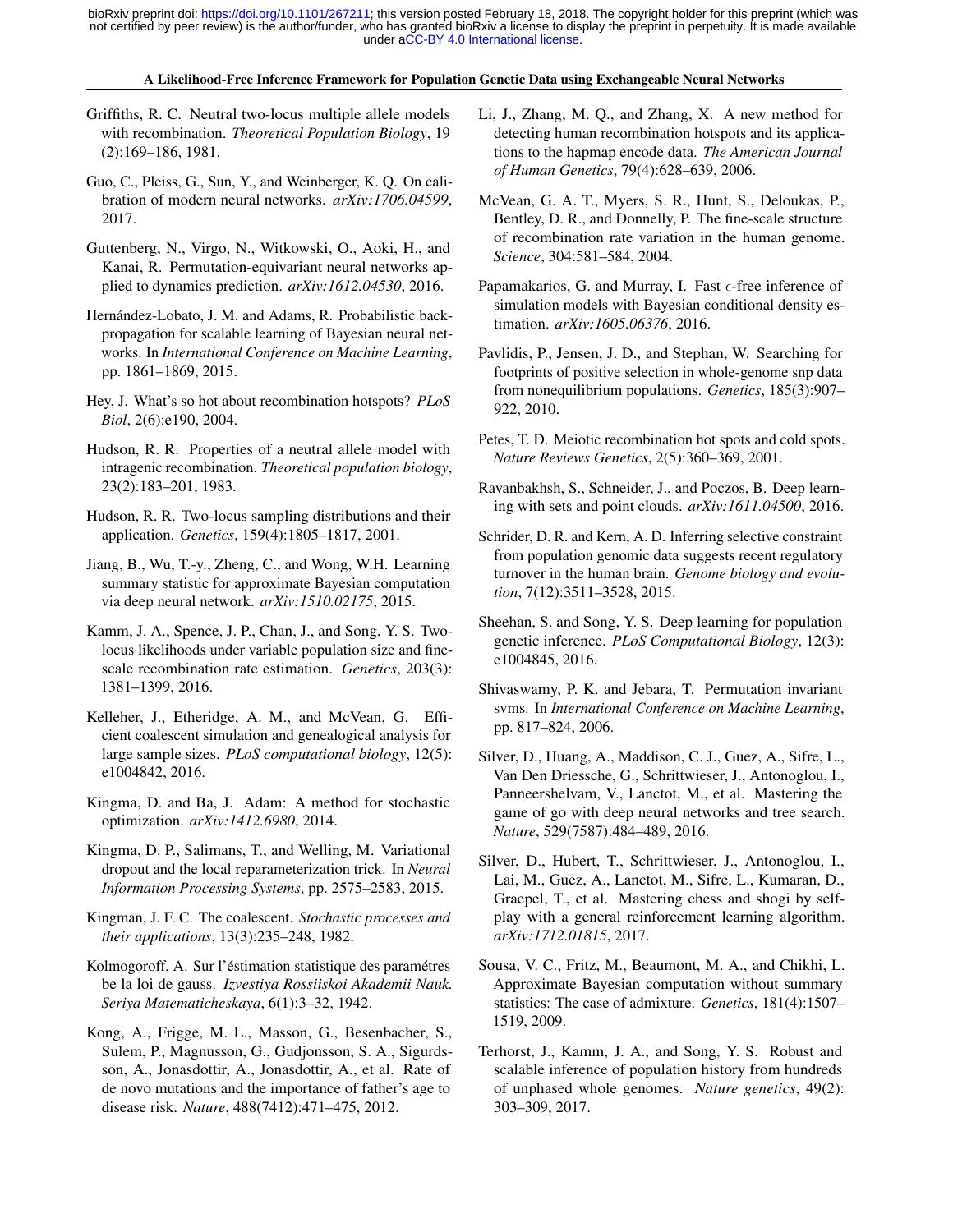#### A Likelihood-Free Inference Framework for Population Genetic Data using Exchangeable Neural Networks

- <span id="page-10-0"></span>Wall, J. D. and Stevison, L. S. Detecting recombination hotspots from patterns of linkage disequilibrium. *G3: Genes, Genomes, Genetics*, 2016.
- Wang, Y. and Rannala, B. Population genomic inference of recombination rates and hotspots. *Proceedings of the National Academy of Sciences*, 106(15):6215–6219, 2009.
- Wegmann, D., Leuenberger, C., and Excoffier, L. Efficient Approximate Bayesian Computation coupled with Markov chain Monte Carlo without likelihood. *Genetics*, 182(4):1207–1218, 2009.
- Zaheer, M., Kottur, S., Ravanbakhsh, S., Poczos, B., Salakhutdinov, R., and Smola, A. Deep sets. *Neural Information Processing Systems*, 2017.
- Zhang, C., Bengio, S., Hardt, M., Recht, B., and Vinyals, O. Understanding deep learning requires rethinking generalization. *arXiv:1611.03530*, 2016.

#### Appendix

#### A. Statistical Properties of ABC

Understanding the statistical properties of ABC enables us to highlight the theoretical benefits of our approach. Variants of ABC are among the most widely-used likelihoodfree inference techniques in the scientific literature. ABC simulates N draws of the parameter  $\theta^{(i)} \sim \pi(\theta)$  and data  $\mathbf{x}^{(i)} \sim \mathbb{P}(\mathbf{x} \mid \theta^{(i)})$  for  $i = 1, \dots, N$ , then approximates the posterior conditioned on the observed summary statistics  $s_{obs} = S(\mathbf{x}_{obs})$  by

$$
\mathbb{P}_{ABC}(\theta \mid s_{obs}) \propto \sum_{i=1}^{N} \mathbb{P}(\theta^{(i)}) \mathbb{P}(\mathbf{x}^{(i)} \mid \theta^{(i)})
$$

$$
K\left(\frac{\|S(\mathbf{x}^{(i)}) - s_{obs}\|}{u}\right),
$$

where  $S: \mathcal{X} \to \mathcal{V}$  is a summary statistic of the data and  $K: V \to \mathbb{R}$  is a density kernel that integrates to 1 with bandwidth  $u > 0$ . Denote a as the N-dimensional vector corresponding to the kernel weight  $K(\cdot)$  for each simulated parameter  $\theta^{(i)}$ . A common choice of K is the uniform kernel, though many variants exist. Intuitively, ABC can be interpreted as locally smoothing the empirical likelihood estimates of points near the observed data in the summary statistic space.

The ABC posterior asymptotically converges to the true posterior conditioned on the observed data  $x_{obs}$  for sample size  $n$  under suitable regularity conditions, so that

$$
\lim_{u\rightarrow 0,N\rightarrow\infty}KL\Big(\mathbb{P}(\theta\mid\mathbf{x}_{obs})\parallel\mathbb{P}^{(N)}_{ABC}(\theta\mid S(\mathbf{x}_{obs}))\Big)=0,
$$

for any choice of sufficient statistic S. See [Frazier et al.](#page-8-0) [\(2016\)](#page-8-0) for a formal treatment. However, in the finite-sample regime for fixed  $N$ , the hyperparameters of the ABC algorithm should be chosen such that

$$
\inf_{u,S} \mathbb{E}\Big[KL\Big(\mathbb{P}(\theta \mid \mathbf{x}_{obs}) \parallel \mathbb{P}_{ABC}^{(N)}(\theta \mid S(\mathbf{x}_{obs}))\Big)\Big] \qquad (5)
$$

is minimized. Based on this formulation, the computational and statistical tradeoffs based on the choice of  $u$  and  $S$  as a function of the computational budget  $N$  are made explicit. Unfortunately, hyperparameter optimization on  $u$  and  $S$ cannot be performed since the expected KL in (5) cannot be compared without access to the true posterior. Instead, practitioners often optimize a surrogate objective similar to

$$
\inf_{u,S} J(u, S) 1\Big(\mathbb{E}\big(m(\mathbf{a})\big) > \tau\Big),\,
$$

where  $\tau$  is a sampling threshold and  $m(\mathbf{a})$  is a user-defined function of the kernel weights, such as number of accepted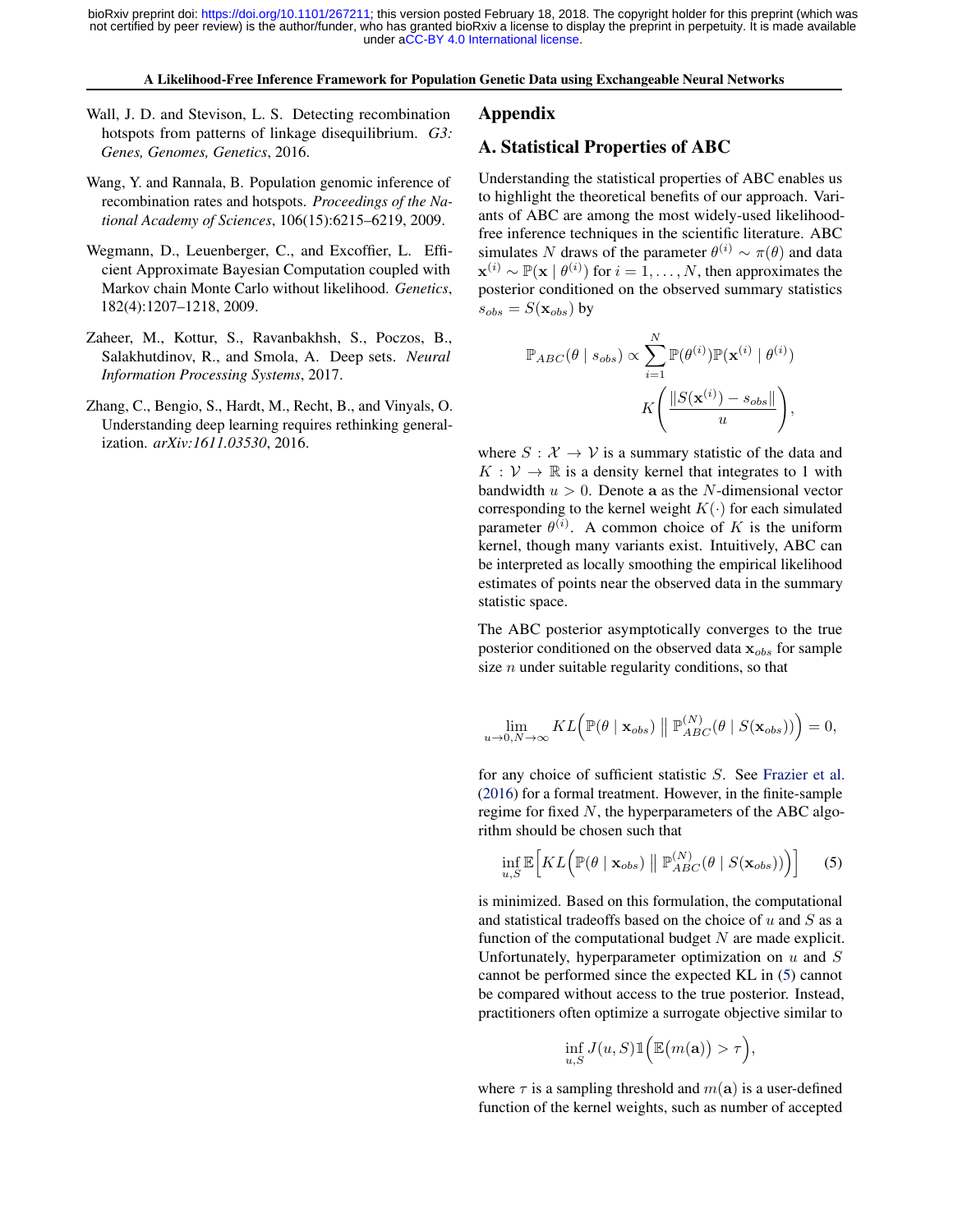#### A Likelihood-Free Inference Framework for Population Genetic Data using Exchangeable Neural Networks

samples or effective sample size.  $J(u, S)$  is a user-defined positive function that is decreasing in  $u$ .  $J(u, S)$  also satisfies  $J(u, S_1) \leq J(u, S_2)$  for all  $S_1, S_2$  where  $V_1 \subseteq V_2$ . Note that ABC practitioners are typically not explicit about their surrogate objective function when tuning ABC; however, for clarity, we specify the general surrogate objective above, and remark that many modifications do not affect the underlying tradeoffs stated below.

Intuitively, the surrogate objective function encourages practitioners to choose values of  $u$  and  $S$  such that  $u$  is close to 0, and  $S$  is close to sufficient while generating enough large kernel weights within the computational budget to obtain an empirical posterior. This procedure ignores the posterior completely and could result in arbitrarily poor approximations of the posterior. Poor approximations of the posterior can result for many reasons, including lack of information in  $S$ , large  $u$ , insufficient number of samples generated, insufficient computational budget, or incorrect choice of kernel K or norm  $\|\cdot\|$  for the geometry of the posterior. Furthermore, this procedure must be re-run for each new dataset  $x_{obs}$  allowing for a smaller computational budget  $N$  when dealing with multiple datasets. There are no guarantees that the previous values of  $S$  and  $u$  remain good choices for a new dataset since the parameters depend on  $\mathbf{x}_{obs}$ .

# B. Statistical Properties of Our Method: Proofs

Proof of Proposition 1 By the Universal Approximation Theorem and the interpretation of simulation-on-the-fly as minimizing the expected KL divergence between the population risk and the neural network, the training procedure minimizes the objective function for every  $\epsilon > 0$ ,  $H > H_0$ , and  $N > N_0$ ,

$$
\min_{\mathbf{w}} \mathbb{E}_{\mathbf{x}} \Big[ KL \Big( \mathbb{P}(\theta \mid \mathbf{x}) \bigm\| \mathbb{P}_{DL}^{(N)}(\theta \mid \mathbf{x}; \mathbf{w}) \Big) \Big] < \epsilon.
$$

Let  $w^*$  be a minimizer of the above expectation. By Markov's inequality, we get for every x and  $\delta > 0$  such that for all  $H > H_0$  and  $N > N_0$ 

$$
KL\Big(\mathbb{P}(\theta \mid \mathbf{x}) \parallel \mathbb{P}_{DL}^{(N)}(\theta \mid \mathbf{x}; \mathbf{w}^*)\Big) < \delta
$$

 $\Box$ 

with probability at least  $1 - \frac{\epsilon}{\delta}$ .

Proof of Corollary 1 As above, we have

$$
\min_{\mathbf{w}} \mathbb{E}_{\mathbf{x}}\Big[KL\Big(\mathbb{P}(\theta \mid \mathbf{x}) \bigm\|\mathbb{P}_{DL}^{(N)}(\theta \mid \mathbf{x}; \mathbf{w})\Big)\Big] < \epsilon,
$$

for all  $\epsilon > 0$ ,  $H > H_0$ , and  $N > N_0$ . Furthermore, for all x, the KL is bounded at the minimizer since  $\mathbb{P}(\mathbf{x}) > 0$  for all x resulting in the following bound

$$
KL\left(\mathbb{P}(\theta \mid \mathbf{x}) \parallel \mathbb{P}_{DL}^{(N)}(\theta \mid \mathbf{x}; \mathbf{w}^*)\right) < \max_{\mathbf{x}} \frac{\epsilon}{\mathbb{P}(\mathbf{x})}
$$

independent of x. Thus, the training procedure results in a function mapping that uniformly converges to the posterior  $\mathbb{P}(\theta \mid \mathbf{x}).$ П

**Proof of Proposition 2** For each  $H$  and  $N$ , the neural network is trained to find the w that minimizes

$$
\mathbb{E}_{\mathbf{x}}\Big[KL\Big(\mathbb{P}(\theta \mid \mathbf{x}) \parallel \mathbb{P}_{DL}^{(N)}(\theta \mid \mathbf{x}; \mathbf{w})\Big)\Big].
$$

As  $H \to \infty$  and  $N \to \infty$ , this quantity converges to a global minimum. By the Universal Approximation Theorem this is achieved when the function learned by the neural network is the posterior  $P(\theta | \mathbf{x})$ . Thus, each layer of the neural network can be viewed as a statistic  $T(\mathbf{x})$  of the input data x. In other words each layer of the trained neural network is prior-dependent Bayes sufficient,  $\mathbb{P}(\theta | \mathbf{x}) =$  $\mathbb{P}(\theta | T(\mathbf{x}))$  for our chosen prior  $\pi(\theta)$ .  $\Box$ 

# C. Recombination Hotspot Details

Recombination hotspots are short regions of the genome with high recombination rate relative to the background. In order to develop accurate methodology, a precise mathematical definition of a hotspot needs to be specified in accordance with the signatures of biological interest. We use the following.

Definition 2 (Recombination Hotspot). Let a window over the genome be subdivided into three subwindows  $w =$  $(w_l, w_h, w_r)$  with physical distances  $\alpha_l, \alpha_h$ , and  $\alpha_r$ , respectively, where  $w_l, w_h, w_r \in \mathcal{G}$  where  $\mathcal{G}$  is the space over all possible subwindows of the genome. Let a mean recombination map  $R: \mathcal{G} \to \mathbb{R}_+$  be a function that maps from a subwindow of the genome to the mean recombination rate per base pair in the subwindow. A recombination hotspot for a given mean recombination map  $R$  is a window  $w$  which satisfies the following properties:

- 1. Elevated local recombination rate:  $R(w_h) > k$ .  $max(R(w_l), R(w_r))$
- 2. Large absolute recombination rate:  $R(w_h) > k\tilde{r}$

where  $\tilde{r}$  is the median (at a per base pair level) genome-wide recombination rate, and  $k$  is the relative hotspot intensity.

The first property is necessary to enforce the locality of hotspots and rule out large regions of high recombination rate, which are typically not considered hotspots by biologists. The second property rules out regions of minuscule background recombination rate in which sharp relative spikes in recombination still remain too small to be biologically interesting. The median is chosen here to be robust to the right skew of the distribution of recombination rates. Typically, for the human genome we use  $\alpha_l = \alpha_r = 13$  kb,  $\alpha_h = 2$  kb, and  $k = 10$  based on experimental findings.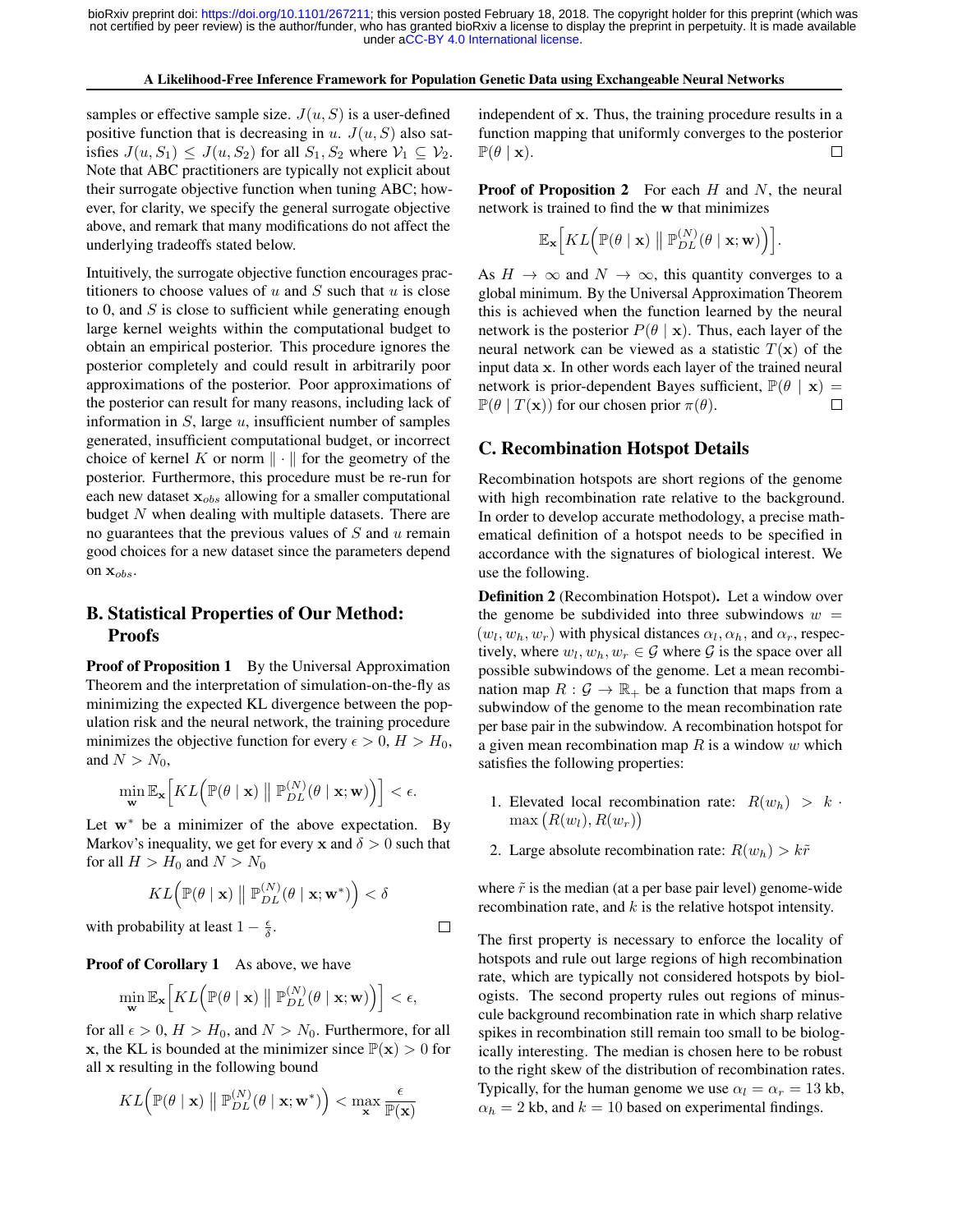A Likelihood-Free Inference Framework for Population Genetic Data using Exchangeable Neural Networks

<span id="page-12-0"></span>The most widely-used technique for recombination hotspot testing is LDhot as described in [\(Auton et al.,](#page-8-0) [2014\)](#page-8-0). The method performs a generalized composite likelihood ratio test using the two-locus composite likelihood based on [\(Hudson,](#page-9-0) [2001\)](#page-9-0) and [\(McVean et al.,](#page-9-0) [2004\)](#page-9-0). The composite two-locus likelihood approximates the joint likelihood of a window of SNPs  $w$  by a product of pairwise likelihoods

$$
CL(\rho \mid \mathbf{x}) = \prod_{1 \leq |i-j| \leq z} L(\rho_{ij} \mid \mathbf{x}_{ij}),
$$

where  $X_{ij}$  denotes the data restricted only to SNPs i and j, and  $\rho_{ij}$  denotes the recombination rate between those sites. Only SNPs within some distance, say  $z = 50$ , are considered.

Two-locus likelihoods are computed via an importance sampling scheme under a constant demography  $(\eta = 1)$  as in [\(McVean et al.,](#page-9-0) [2004\)](#page-9-0). The likelihood ratio test uses a null model of a constant recombination rate and an alternative model of a differing recombination rate in the center of the window under consideration:

$$
\Lambda = -2 \log \left( \frac{\sup_{\rho_{\text{hot}}, \rho_{\text{bg}}} CL(\rho_{\text{hot}}, \rho_{\text{bg}} \mid X)}{\sup_{\rho_{\text{const}}} CL(\rho_{\text{const}} \mid X)} \right)
$$

.

The two-locus likelihood can only be applied to single panmictic populations with constant demography, constant mutation rate, and without natural selection. Furthermore, the two-locus likelihood is an uncalibrated approximation of the true joint likelihood. In addition, the experiments in [Wall](#page-10-0) [& Stevison](#page-10-0) [\(2016\)](#page-10-0) and [Auton et al.](#page-8-0) [\(2014\)](#page-8-0) do not demonstrate the efficacy of LDhot against a realistic variable background recombination rate as its null hypothesis leads to a comparison against a biologically unrealistic flat background rate. In order to fairly compare our likelihood-free approach against the composite likelihood-based method in realistic human settings, we extended the LDhot methodology to apply to a piecewise constant demography using two-locus likelihoods computed by the software LDpop [\(Kamm et al.,](#page-9-0) [2016\)](#page-9-0). Unlike the method described in [Wall](#page-10-0) [& Stevison](#page-10-0) [\(2016\)](#page-10-0), our implementation of LDhot uses windows defined in terms of SNPs rather than physical distance in order to measure accuracy via ROC curves, since the likelihood ratio test is a function of number of SNPs. Note that computing the approximate two-locus likelihoods for a grid of recombination values is at least  $O(n^3)$ , which could be prohibitive for large sample sizes.

# D. Additional Experiments

Regularization The simulation-on-the-fly paradigm obviates the need for modern regularization techniques such as dropout. This is due to the fact that there is no notion of overfitting since each training point is used only once and



Figure 8. A comparison of different dropout rates. Dropout has a minimal (or slightly negative) effect on test accuracy under the simulation-on-the-fly regime.



Figure 9. Accuracy comparison between haplotype and genotype data.

a large number of examples are drawn from the population distribution. As shown in Figure 8, dropout does not help improve the accuracy of our method and, in fact, leads to a minor decrease in performance. As expected, directly optimizing the population risk minimizer circumvents the problem of overfitting.

Phasing Deconvolving two haplotypes from genotype data is a challenging statistical problem, commonly referred to as phasing. Phasing without a high quality reference panel introduces significant bias into downstream inference. Our approach can flexibly perform inference directly on haplotype or genotype data, the latter being a challenge for model-based approaches. Inference directly on genotype data allows us to implicitly integrate over possible phasings, reducing the bias introduced by fixing the data to a single phasing. In the case of recombination hotspots, we have found only a minor decrease in accuracy for small